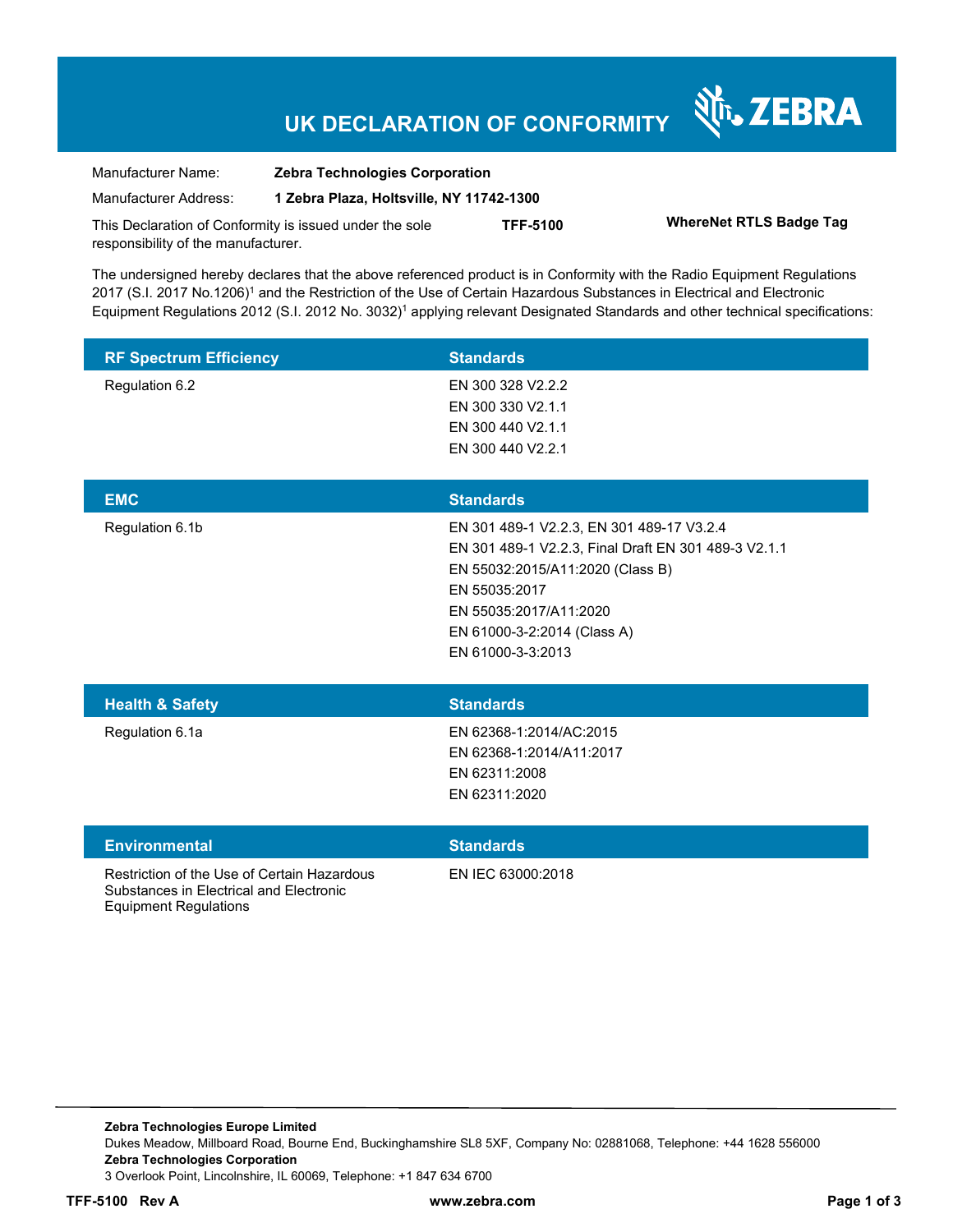## **UK DECLARATION OF CONFORMITY**



With regard to the Radio Equipment Regulations 2017 (S.I. 2017 No.1206)<sup>1</sup>, the conformity assessment procedure referred to in regulation 41(4)(a) and detailed in Schedule 2 has been followed.

 $^{\rm 1}$  As amended by applicable EU withdrawal legislation implemented at the time of issuing this declaration

#### **Signed on behalf of Zebra Technologies Corporation**

*(Signature of authorized person)* Marco Belli Rev: A Sr. Manager, Regulatory **Date: 20 April 2022** Place: Bourne End, UK